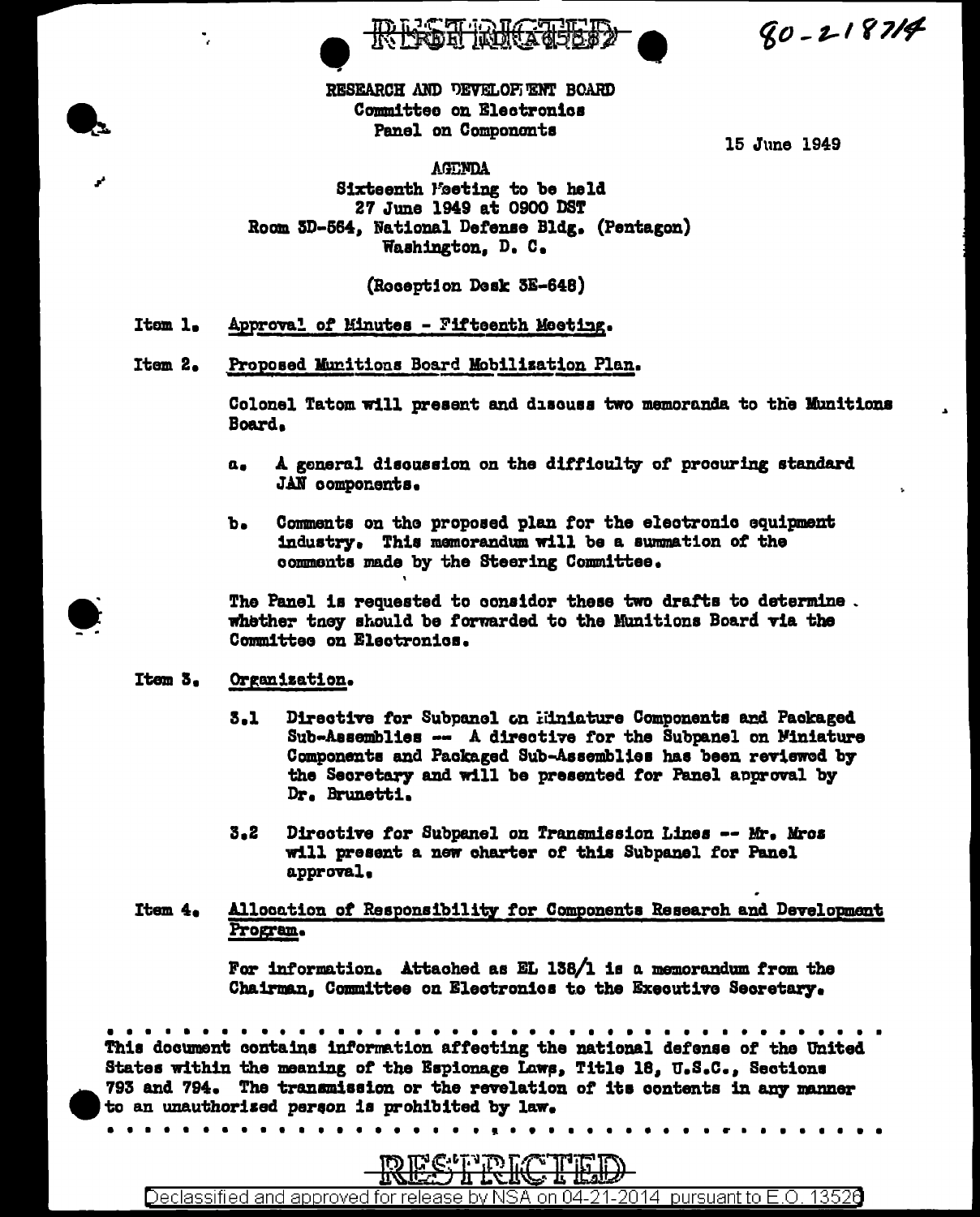

Item 5. Budget Review for FY 1951.

> For information. The Secretary will review the consideration and Committee's action on the proposed components budget for FY 1951.

Item 6. Other Business.

 $\bullet$ 

 $\mathbf{r}$ 

Date and Place of Next Meeting. Item 7.

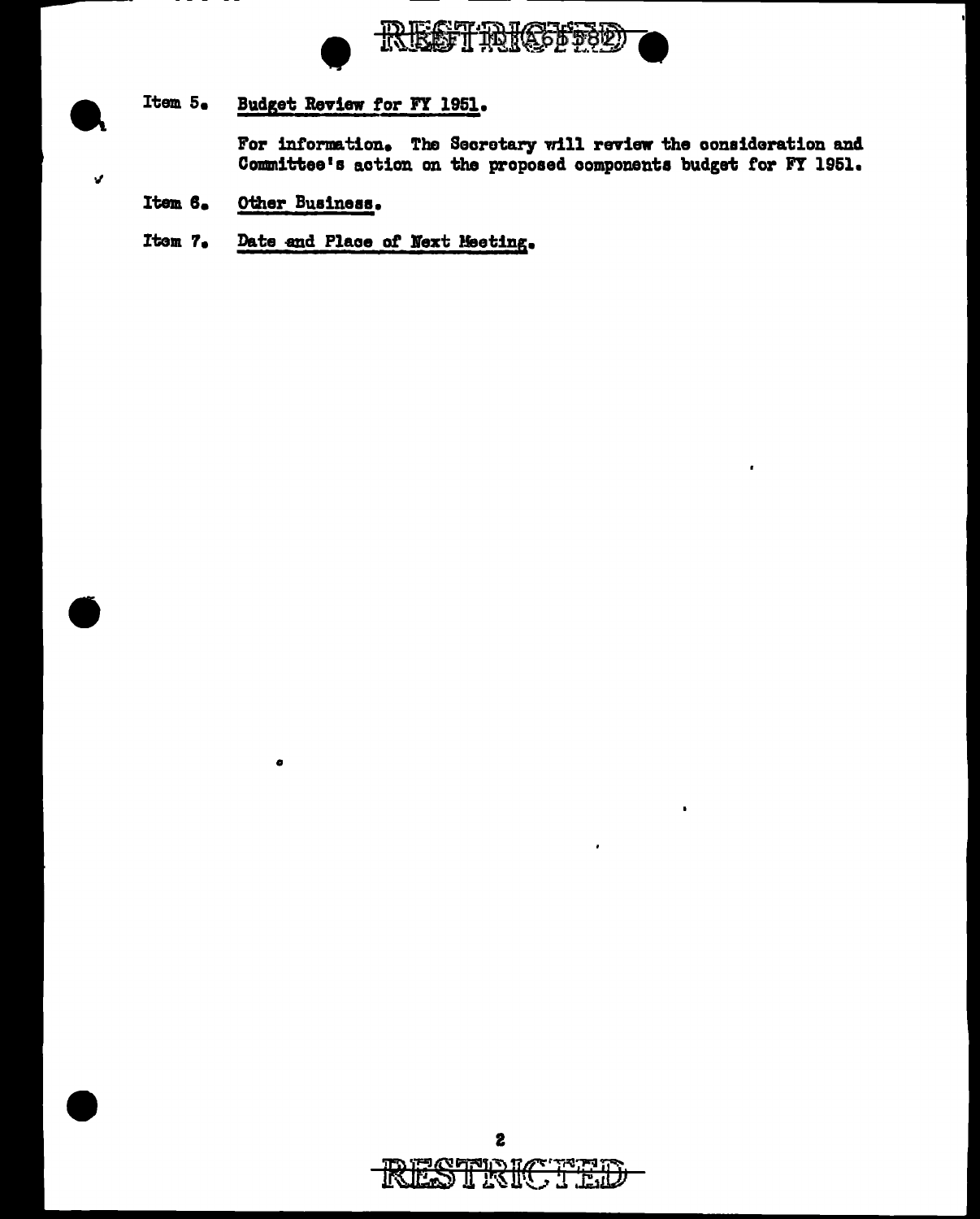

EL 138/1

RESEARCH AID DEVELOPLENT POARD Committee on Electronics Washington. D. C.

11 May 1949

# RECONNENDATION FOR ALLOCATION OF RESPONSIBILITY

### Tos to the property of the contention of the contention of the contention of the contention of the contention to the contention of the contention of the contention of the contention of the contention of the contention of t The Executive Secretary, RDB

Field of Recommendation: The Committee on Electronics has considered  $\mathbf{1}_{\bullet}$ the field of Conponents with respect to allocation of responsibility. The area of research and development involved comprises the following programs, or portions thereof: All materials usable in electronic equipment and parts assemblies.

Recommendation: It is the recommendation of this Committee that with  $2.$ respect to the field outlined above, no allocation of primary responsibility be made. The Panel on Components and its Subpanels at present coordinate the work in this field on an individual project basis. Because of the special nature of the field, it is considered that this method of operation is desirable and that it effects the purposes of RDB 133/2.

## 3. Budget Summary:

. . . . . . . . . . . . . *.* 

(1) Total budget FY 1949.........................Approximately \$3,925,000 (2) Breakdown by Departments

|             | Total      | Description of work covered                                                 |
|-------------|------------|-----------------------------------------------------------------------------|
| <b>Army</b> | 02,500,000 | Development of work and research work<br>leading to the development of such |
| Navy        | 425,000    | electronic components as resistors,<br>capacitors, coils, crystals, di-     |
| Air Force   | 1,000,000  | electric materials, excluding electron<br>tubes and antennas.               |

4. Discussion: In arriving at its recommendation as given above, the Committee on Electronics considered the criteria specified in paragraph 2 of RDB 133/2, as directed, plus other criteria as outlined below. A complete summary of the Committee views concerning all criteria considered follows:

- $\Omega$ All three of the Services have similar and approximately equal requirements.
- $(2)$ All three of the Services maintain competent component groups.

This document contains information affecting the national defense of the United States within the meaning of the Espionage Laws, Title 18, U.S.C., Sections 793 and 794. The transmission or the revelation of its contents in any manner to an unauthorized person is prohibited by law.

**DECTIVE 1** مرتز وتخذف والمراكبة